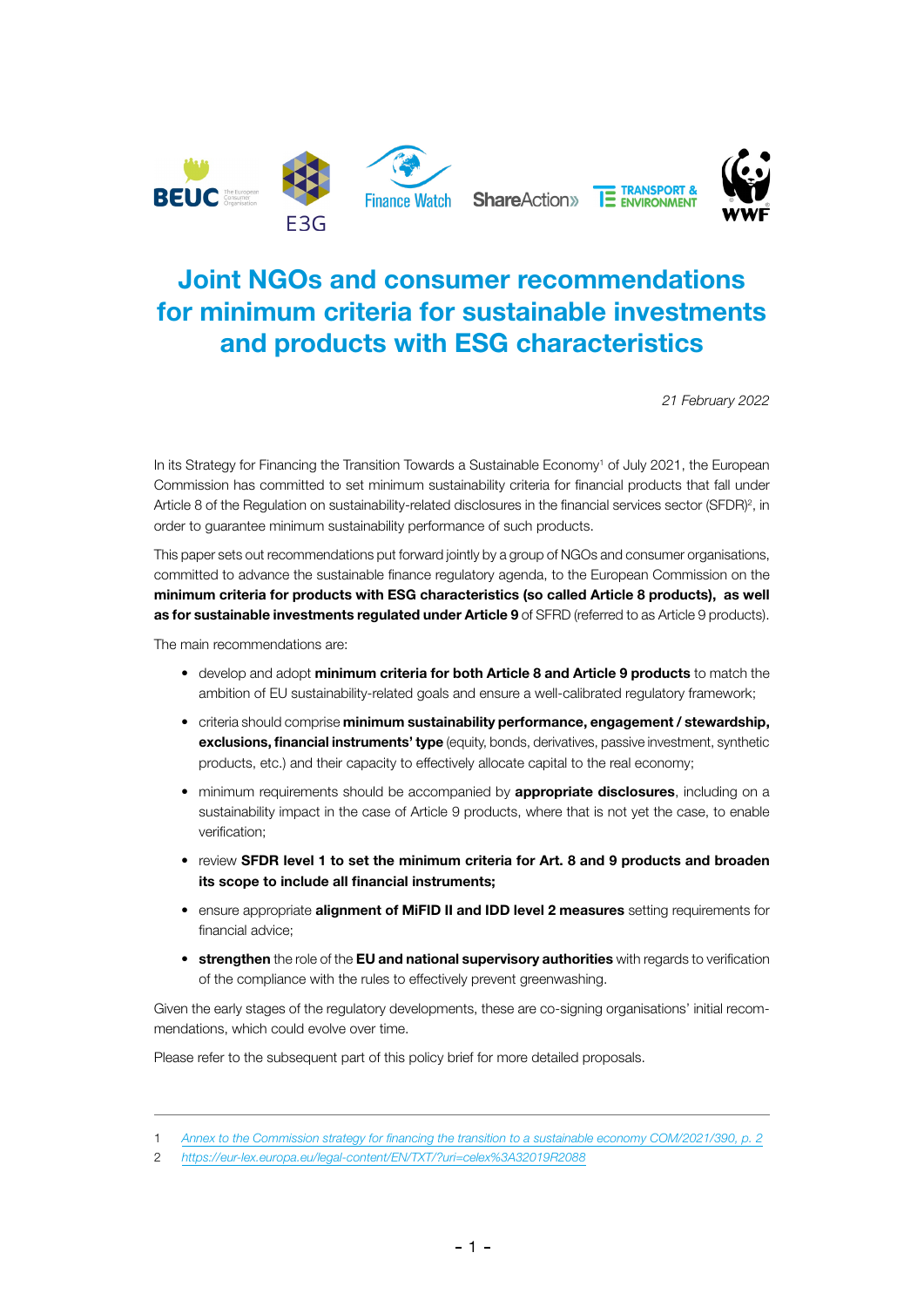# 1. Introduction and context

Regulation on sustainability-related disclosures in the financial services sector (SFDR), adopted in 2019 and effective as of March 2021, in conjunction with the EU Taxonomy Regulation<sup>3</sup>, creates a new sustainability-related disclosure framework for financial products.

Despite being a disclosure-based regulation, the SFDR created two product categories: sustainable investments, often referred to as Art. 9 products and products with ESG characteristics, known as Art. 8 products. Observing how the market has implemented the new rules, SFDR de facto created a semi-standard for financial products that are marketed as "dark green" (Art 9) and "light green" (Art 8).

This naming convention has emerged as a market practice, unfortunately it may be misleading to consumers. These terms do not reflect the differences in these products well and particularly the former category suggests a sustainability impact which is not yet specifically required. It would be beneficial to explore the possibility of introducing more functional designations for products conforming to these articles and mandating that these should be used instead.

The problem is, however, that whilst the regulation stipulates certain requirements that products need to meet to qualify for each category, it remains far from constituting a much-needed sustainability standard for financial products.

Article 9 products, that pursue an environmental objective, are required to disclose a proportion of the EU Taxonomy-alignment of their investments. However, there is no threshold set. This allows products, defined as sustainable investments under the European regulation, to not be aligned with the EU Taxonomy at all.

Moreover, neither Article 8 nor Article 9 specify any investment exclusions. Consequently, products qualifying as sustainable investments or products with ESG characteristics can invest in fossil fuel expansion or other environmentally or socially harmful economic activities.

This lack of minimum standards is particularly problematic from a consumer perspective: the lack of minimum criteria is suitable to allow products to be sold to retail-investors as green, even if they do not match a scientific or even common or rational understanding of sustainability. Such greenwashing harms not only the environment but also deceives consumers who may have relinquished a part of their returns to promote sustainability in their financial choices. This undermines trust in the ability of the financial system to promote sustainable finance, lowering retail investor participation in capital markets, including for private pensions and other essentials.

The regulation leaves a lot of ambiguity over which products can or cannot qualify for each of the categories (especially in case of Article 8 products), resulting in an inconsistent application of rules across different countries and Financial Market Participants (FMPs). In its report, Eurosif noted that "*financial market participants have been giving widely different interpretations to the different categories, leading*  to situations where products in the same SFDR category are hard to compare. As a result, a growing *number of national regulators are adopting local guidance and rules to protect investors, further increasing the risk of fragmentation of the European market*"4 .

While the majority of poorly defined sustainable finance products are currently observed in the light green category, the aforementioned principle applies to Article 9 products as well. Creating criteria for Article 8 products without setting criteria for Article 9 products risks shifting the problem from Article 8 to Article 9 products without properly addressing the greenwashing (whether driven by the market or enabled by weak rules).

4 *[Eurosif Report](https://www.forum-ng.org/fileadmin/Dokumente/Publikationen/2021-Eurosif-Report-Fostering-investor-impact.pdf)* 2021 p. 42.

<sup>3</sup> *[Regulation \(EU\) 2020/852 of the European Parliament and of the Council of 18 June 2020 on the establish](https://eur-lex.europa.eu/legal-content/EN/TXT/?uri=CELEX:32020R0852)[ment of a framework to facilitate sustainable investment, and amending Regulation \(EU\) 2019/2088 \(Text with](https://eur-lex.europa.eu/legal-content/EN/TXT/?uri=CELEX:32020R0852)  [EEA relevance\)](https://eur-lex.europa.eu/legal-content/EN/TXT/?uri=CELEX:32020R0852)*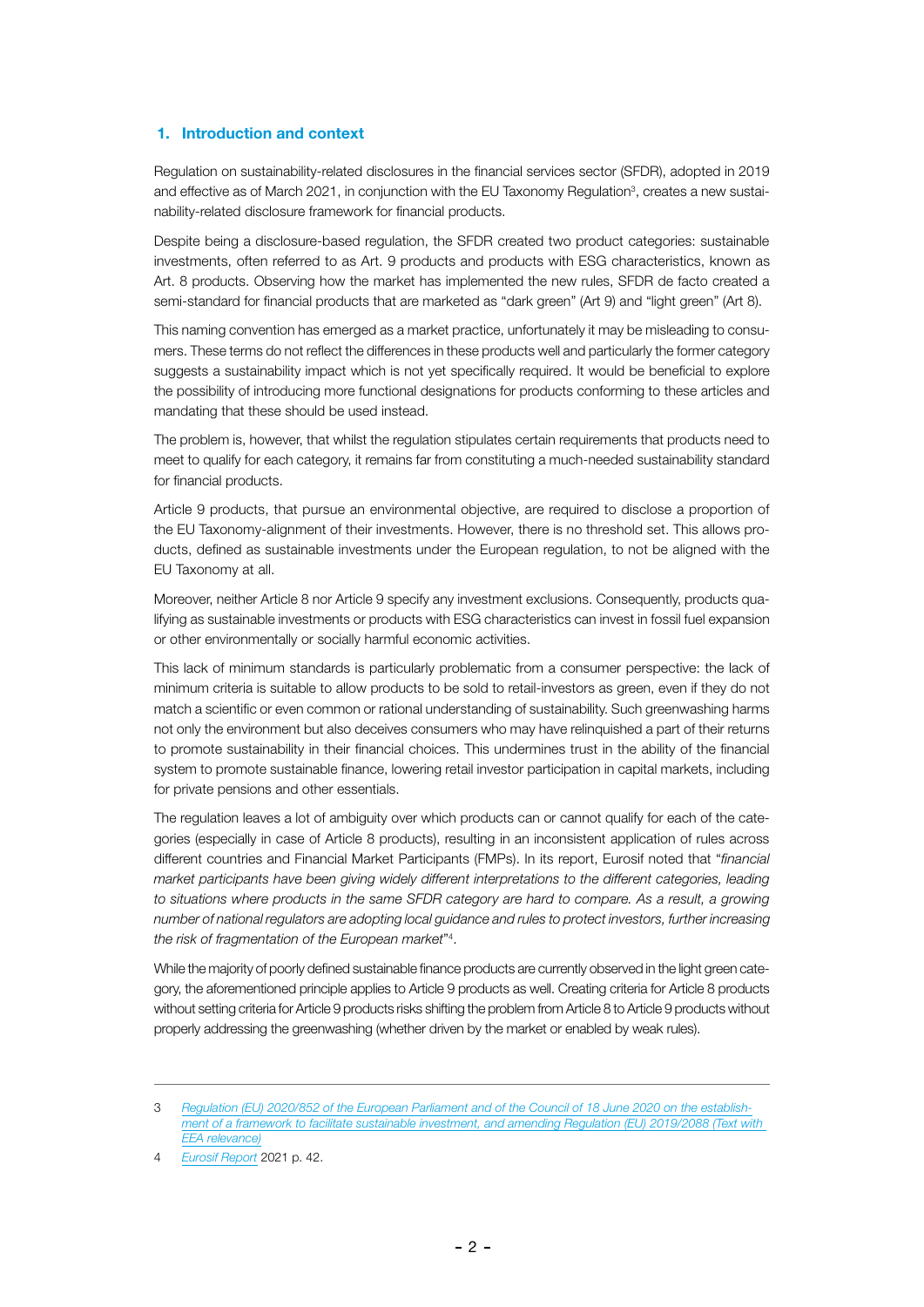#### Recommendation:

To address these concerns, co-signing organisations call for developing and adopting minimum requirements for both Article 8 and Article 9 products and, in this briefing, put forward initial recommendations for such criteria.

#### Investment strategies versus SFDR product categories

The European Commission and the ESAs have refrained from providing advice on which of the current ESG investment strategies (the main ones being impact investing, best-in-class, thematic investing, ESG integration) could qualify for which SFDR product category (Article 9, Article 8 or Article 6, the latter being investments which are qualifying neither as sustainable investments nor products with ESG characteristics). Such an approach is understandable given that the objectives and criteria set by SFDR are not necessarily matching the logic of different market investment strategies. However, the industry could benefit from some guidance to ensure a more harmonised approach in terms of compliance with the rules.

Given that **Article 9 products** must pursue a sustainable investment objective, this is commonly interpreted to mean that only *impact funds* are suited to qualify for that category. Indeed, clients buying these products will expect a positive measurable impact of the product on a given sustainability issue. The co-signing organisations support such an approach which would provide clarity and transparency towards end investors as well as for FMPs and would contribute to supporting the EU sustainability goals.

Meanwhile, the Article 8 category could accommodate other sustainable investment strategies (best in class, thematic and ESG integration) or their combination, provided they meet certain minimum criteria, as outlined above. These strategies are not commonly considered effective to create a positive sustainability impact.<sup>5</sup> However, they serve a purpose for investors, particularly retail ones, providing an opportunity to participate in financial markets and invest for financial gain while avoiding harm to the environment or to society.

For instance, in case of investment strategy based on exclusions, for a fund to qualify as an Article 8 product, exclusions would need to be sufficiently robust and not merely following FMPs' wide exclusions or those that are set in national or regional regulatory frameworks. Some of the criteria listed in the following section would also need to be met.

## 2. Criteria for minimum requirements for Article 8 and 9 products

In this section we provide an overview of the criteria to be considered while designing minimum criteria for Article 8 and 9 products. Some of them should be mandatory, especially for Article 9 products, but some could be considered as an advantage, **building up credit following the logic of a point system** (e.g. Nordic Swan). The advantage of such an approach is that it would offer more flexibility, embracing a variety of the existing investment strategies and recognising diverse efforts to advance the transition towards sustainability and / or make impact, depending on an investment strategy or objective.

#### 2.1. Minimum sustainability performance

Co-signing organisations are concerned that neither Article 8 nor Article 9 of SFDR set requirements for minimum sustainability performance of products which are marketed as products with ESG characteristics and sustainable investments respectively. As mentioned above, Article 9 requires disclosure of a proportion of the EU Taxonomy-aligned investments when they pursue an environmental objective. However, it does not set any threshold for such investments, meaning that in practice products marketed as environmentally sustainable can be 0% taxonomy-aligned.

<sup>5</sup> [https://www.vzbv.de/sites/default/files/downloads/2021/02/11/gutachten\\_wilkens\\_und\\_klein\\_nachhaltige\\_gel](https://www.vzbv.de/sites/default/files/downloads/2021/02/11/gutachten_wilkens_und_klein_nachhaltige_geldanlagen.pdf)*[danlagen.pdf](https://www.vzbv.de/sites/default/files/downloads/2021/02/11/gutachten_wilkens_und_klein_nachhaltige_geldanlagen.pdf)*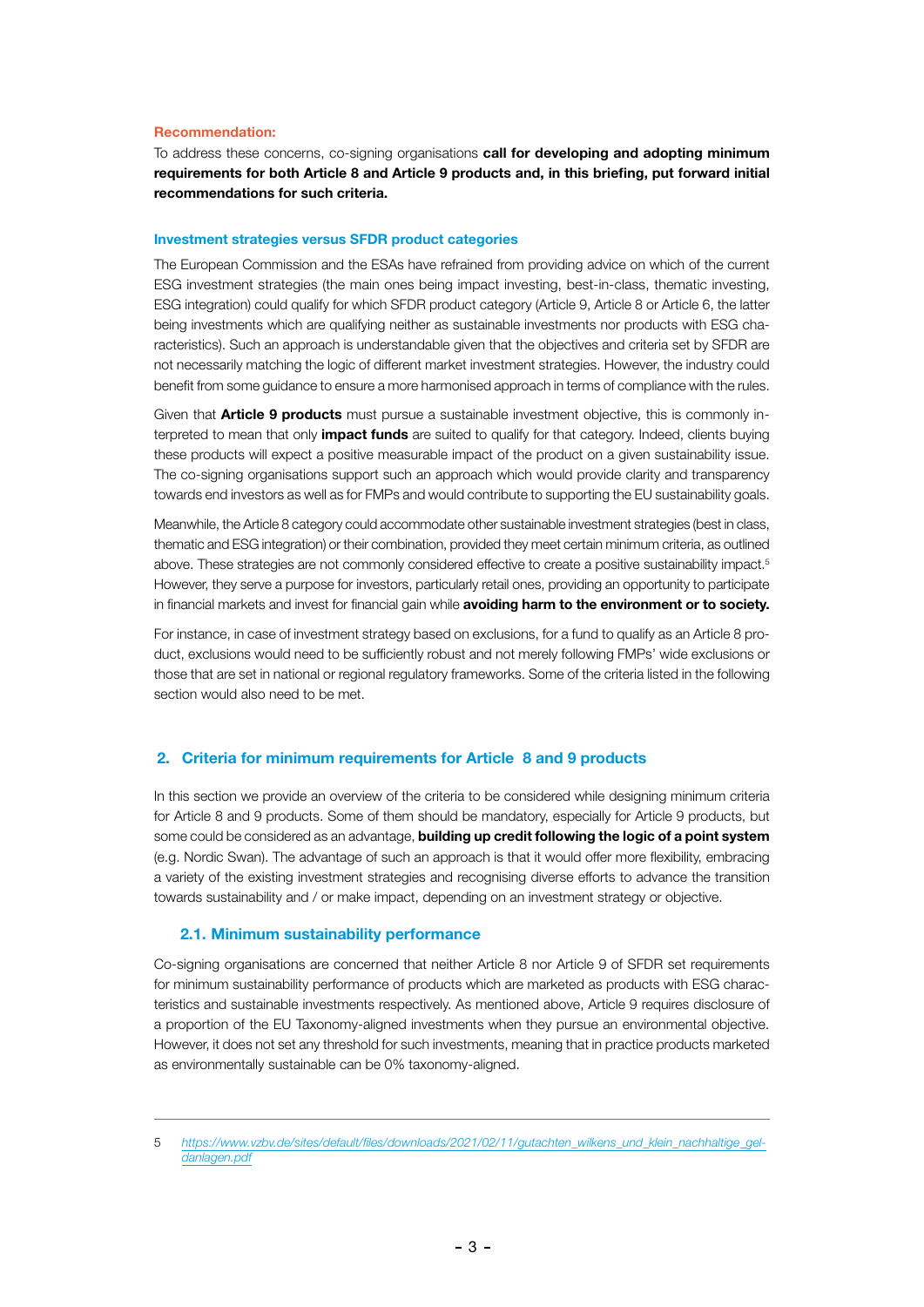This is highly regrettable and not consistent, given that originally Article 2 (17) of SFDR, which defines sustainable investment, was intended to ensure alignment with the EU Taxonomy. Moreover, while Article 9 products that are not EU Taxonomy aligned need to provide an explanation on what sustainable objectives the product pursues, there is no minimum performance threshold set for this either. Finally, given the different methodologies that can be applied, there would be no comparability between these products in any case.

While such an approach could be accepted in case of products with ESG characteristics, in case of products labelled as sustainable or "dark green", in current parlance, it prevents much needed comparability of products and leaves the door open to greenwashing.

Importantly, the minimum Taxonomy-alignment can be defined in terms of annual corporate revenues, capex or opex: three different metrics can be used, which brings flexibility (and will require more specifications to ensure clarity).

# Recommendations:

- The organisations call for mandating a minimum proportion of the EU Taxonomy-alignment for products pursuing an environmental objective in order for them to qualify as sustainable investments (Article 9 products). In both the cases of Article 8 and Article 9 products, the minimum proportion should be increased on an ongoing basis.
- The EU Taxonomy should be extended to include social objectives also to ensure there is a common, reliable classification system against which Article 9 products with social objectives could be measured.

# 2.2. Engagement / stewardship

As recognised by the Joint Research Center in the context of developing the EU Ecolabel for financial products, engagement can be a powerful tool to set companies on the path towards sustainability. In addition, engagement like this is often used by investors to underpin their claims with regards to their sustainability efforts. Co-signing organisations therefore recommend that engagement should be included among the minimum criteria for Article 8 and 9 products (with a different level of ambition for each category).

FMPs marketing products as sustainable should develop and disclose a specific sustainability engagement policy including:

- measurable, time-bound sustainability **objectives**;
- a sustainability-focused **engagement action plan** specifying the FMP actions and timeline with regards to those investments;
- a clear and robust **escalation strategy** if the objectives are not met;
- a sustainability-focused voting policy.

FMPs should report on a regular basis on the implementation of the of the aforementioned engagement plan as well as on the outcomes. In case the outcomes do not meet the objectives set, FMPs should report on the corrective actions they will take consistently with their escalation strategy (e.g. increased / adjusted engagement, coordination with other investors, actions targeted at changing the board or management, AGM resolution, disinvestment, etc.).

Criteria should set a minimum level of engagement, like a minimum number of meetings with a minimum proportion of companies within a fund (e.g. at least three times a year with at least 80% of companies within Article 9 funds and 50% of companies within Article 8 fund). Meetings could be physical or virtual. This number should be higher in case a company must make substantial progress with regards to its sustainability. Each FMP clearly needs flexibility to decide on the most appropriate way forward, however the usual process to follow should be laid out in the sustainability engagement policy and the related action plan and the actual steps taken should be disclosed.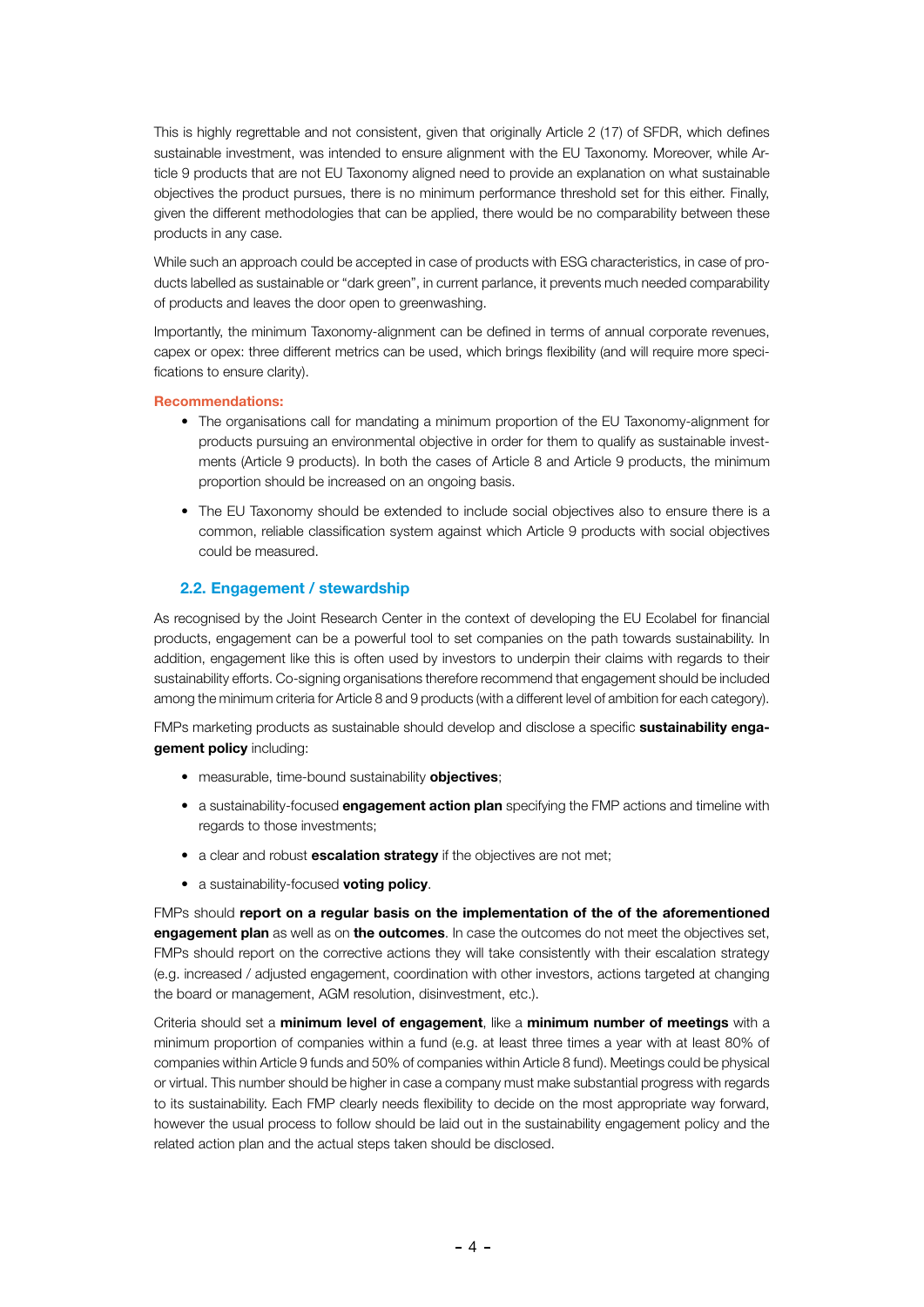The engagement policy should also contain a **sustainability-focused voting policy** including commitments to: 1) vote at all AGMs, regardless of geography or level of holdings; 2) publish voting intentions for sustainability-related resolutions; 3) support shareholder resolutions on sustainability-related issues, unless there is a good reason for not doing so (in which case it should be explained). Voting policies and voting rationales should be published in a timely and user-friendly manner.

The engagement policy should also express a commitment to **table shareholder resolutions** aimed at advancing sustainability objectives, when and where appropriate. In parallel, to enable shareholder activism and unleash the power of stewardship, the Shareholder Rights Directive II should urgently be revised with the aim to lower the maximum threshold for tabling shareholder resolutions that Member States can set (it is currently set at 5% which is high in case of companies with dispersed shareholder structure).

FMPs could score additional points for requesting investee companies to ensure there is sustainability expertise at the board level, binding corporate sustainability science or norms-based targets<sup>6</sup> and aligning a significant proportion of directors' remuneration with those targets as well as putting in place mandatory sustainability training.

Overall, we suggest setting up the above requirements, which should be accompanied by the relevant disclosures, demonstrating whether the FMP sufficiently engages with the investee companies, striving for the latter to become more sustainable.

#### Recommendations:

The co-signing organisations call for:

- Requiring FMPs marketing products as sustainable and / or products with ESG characteristics to develop and disclose a specific sustainability engagement policy including:
	- $\rightarrow$  measurable, time-bound sustainability **objectives**;
	- $\rightarrow$  a sustainability-focused **engagement action plan** specifying the FMP' actions and timeline with regards to those investments:
	- $\rightarrow$  a clear and robust **escalation strategy** if the objectives are not met;
	- $\rightarrow$  a sustainability-focused voting policy.
- Mandatory reporting on the implementation of the aforementioned engagement plan as well as on the outcomes.
- Criteria should set a minimum level of engagement, for example a minimum number of meetings with a minimum proportion of companies within a fund.

#### 2.3. Exclusions

As mentioned above, neither Article 8 nor Article 9 specify any investment exclusions. Consequently, products qualifying as sustainable investments or products with ESG characteristics can invest in fossil fuel expansion or other environmentally or socially harmful economic activities. Capital Monitor observed<sup>7</sup> that eight in ten funds marketed as Art. 8 products hold fossil fuel exposures, which in a few cases account for as much as 50% of the fund's portfolio, based on Morningstar data.

This is even more problematic given the recent adoption by the European Commission of the Complementary Delegated Act including gas and nuclear into the EU Taxonomy of environmentally sustainable

<sup>6</sup> Ecological criteria can be science-based, social sustainability criteria may rely on international norms. It is important that all criteria which can be science based, are. International norms should remain the basis for social criteria when it is impossible to come up with scientific ones.

<sup>7</sup> *[https://capitalmonitor.ai/institution/government/is-sfdr-failing-eight-in-ten-sustainable-funds-in-europe-hold](https://capitalmonitor.ai/institution/government/is-sfdr-failing-eight-in-ten-sustainable-funds-in-europe-hold-fossil-fuel-stocks/)[fossil-fuel-stocks/](https://capitalmonitor.ai/institution/government/is-sfdr-failing-eight-in-ten-sustainable-funds-in-europe-hold-fossil-fuel-stocks/)*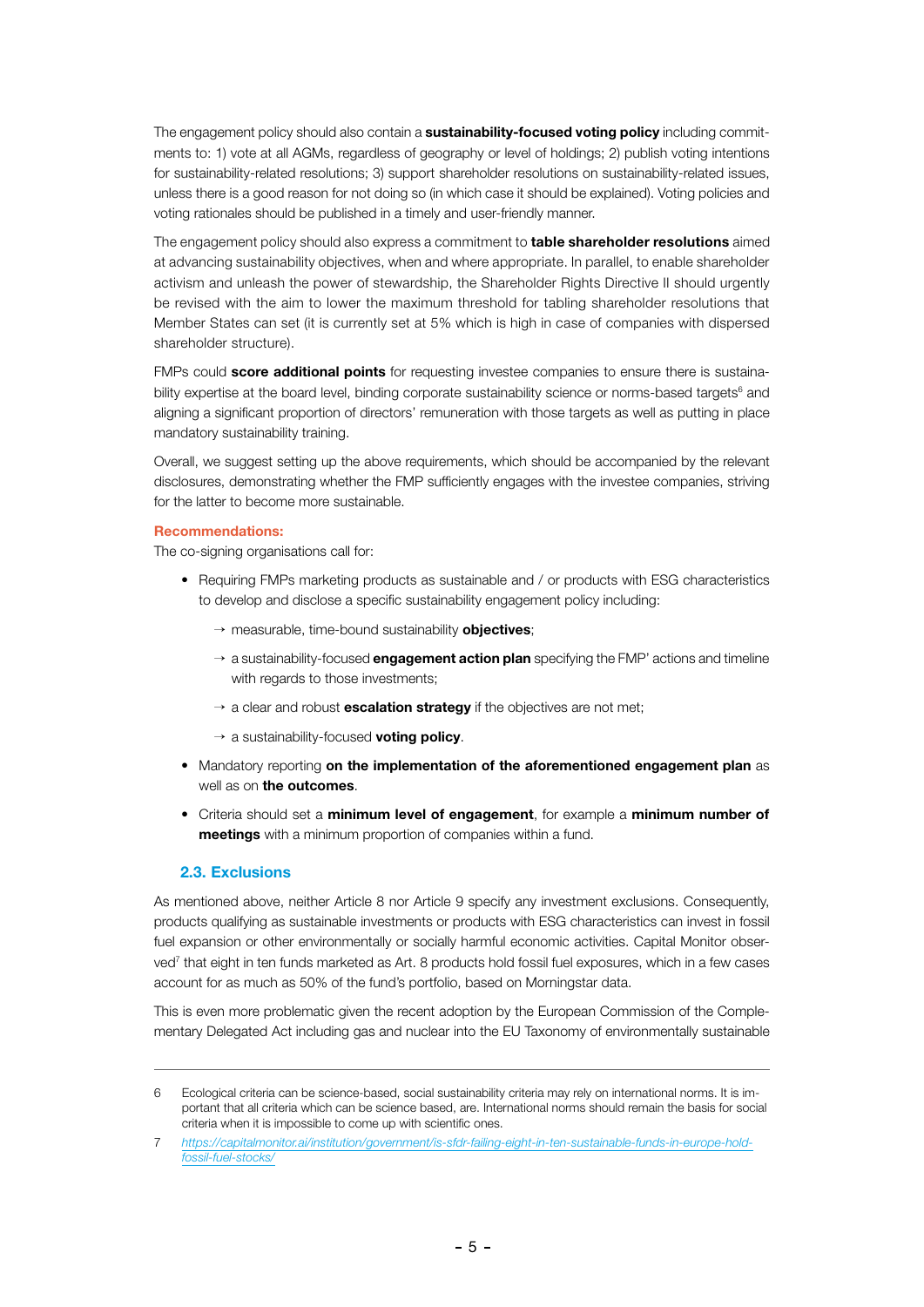investments. Analyses of market trends find investments related to nuclear and fossil fuels are mostly excluded from green labels for financial products.

"A Comparative Study of European Sustainable Finance Labels"8 notes that "*most labels [for financial products] exclude coal-powered generation, oil and nuclear sources (...). Nuclear sources are excluded or limited not because of their climate risk, but because of the other environmental problems that they impose." The study further specifies that "Nuclear plants, uranium extraction and the entire nuclear sector are also excluded by all labels with the threshold of 5% with the exception of the Luxflag ESG label (no threshold is*  specified), the Luxflag Climate Finance label (only excludes new projects and construction of new nuclear *plants) and the Belgian Towards Sustainability label. The latter does not explicitly exclude the nuclear sector as it is, only indirectly via excluding electricity utility companies with more than 30% of their energy mix based on nuclear sources, and this only in case the energy mix threshold is used by the fund and not the carbon intensity metric.*" It should be noted that Luxflag and the Belgian label are fully private initiatives.

The latest version of the Technical Report<sup>9</sup> setting out the technical criteria for the development of EU Ecolabel criteria for Retail Financial Products provides for a number of exclusions including all activities relating to fossil fuels and nuclear industries. It also excludes investments in companies that derive more than 5% of their income from certain activities in the field of agriculture, forestry, waste management, manufacturing, and transportation; investments in companies that do not comply with conditions in the field of human rights, collective bargaining, forced labour, child labour, anti-discrimination and anti-corruption; and investments in companies with significant revenue from tobacco production or sale, controversial weapons, or that violate minorities' and indigenous communities' rights.

For sovereign bonds, specific additional exclusions are defined to avoid providing an Ecolabel to products that include investments in countries that have not ratified key labour rights conventions, have ratified too few human rights treaties, are subject to EU or UN restricted measures, score too high on the Corruption Perception Index, or are involved in controversial weapons trade.

Article 8 and 9 product categories will not be credible without certain minimum exclusions, e.g. nuclear and fossil fuel expansion. As mentioned above, even the industry considers certain exclusions as essential for the credibility of any sustainable investment label. While not all issues might be equally pertinent to consumers in each Member State, harmonised minimum standards at an ambitious level are needed in order to ensure consumer confidence, due to the cross-border nature of investment services.

#### Recommendations:

The co-signing organisations call for:

- considering exclusions as minimum criteria for Article 8 and 9 products, taking inspiration from the work done to develop the EU Ecolabel;
- ensuring that the exclusions are more ambitious for Article 9 products, which are intended by the regulation as more sustainable than Article 8 products.

# 2.4. Financial instruments' capacity to effectively allocate capital for transition and / or sustainable economic activities

Aiming for sustainable finance to make a tangible difference in the allocation of capital to a sustainable economy, the Commission should address the issue that not all financial instruments have the same capacity to effectively allocate capital to the real economy. Consequently, financial instruments' capacity to finance sustainable economic activities also vary.

<sup>8</sup> K. Megaeva, P.J. Engelen, L. Van Liedekerke, *["A Comparative Study of European Sustainable Finance Labels](https://papers.ssrn.com/sol3/papers.cfm?abstract_id=3790435)*", 1 January 2021

<sup>9</sup> *[https://susproc.jrc.ec.europa.eu/product-bureau/sites/default/files/2021-03/2021.03.05%20-%20EUEL%20](https://susproc.jrc.ec.europa.eu/product-bureau/sites/default/files/2021-03/2021.03.05%20-%20EUEL%20financial%20products%20-%20Technical%20Report%204%20FINAL.pdf) [financial%20products%20-%20Technical%20Report%204%20FINAL.pdf](https://susproc.jrc.ec.europa.eu/product-bureau/sites/default/files/2021-03/2021.03.05%20-%20EUEL%20financial%20products%20-%20Technical%20Report%204%20FINAL.pdf)*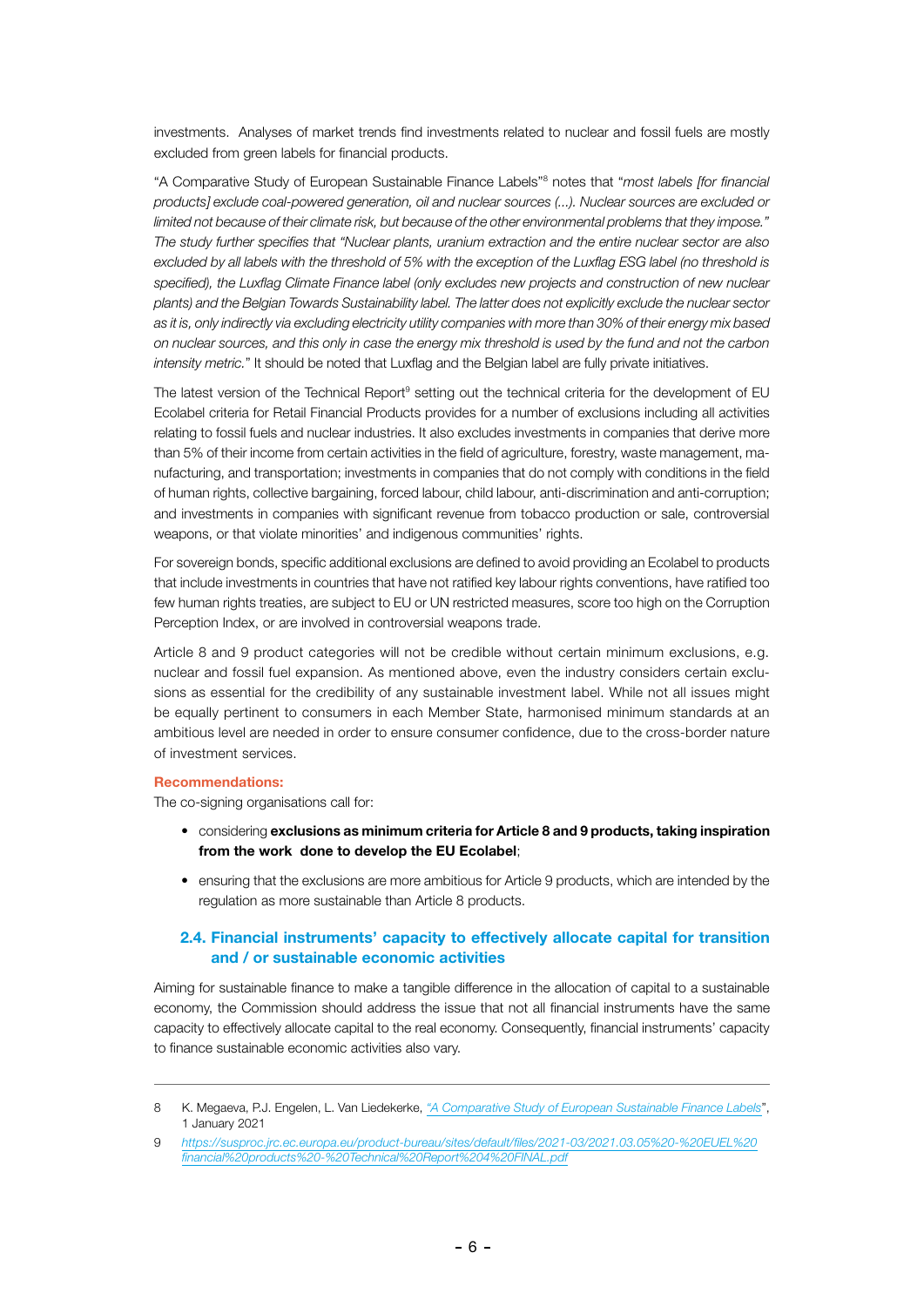While the financing capacity of bonds (especially project bonds) is rather straightforward, it can be questioned to what extent synthetic ETFs, money market funds, structured products or derivatives have this ability. Consideration should also be given to highly diversified funds. The economy at large remains stuck on an unsustainable path. In this context, it can be questioned whether a fund invested in a highly diversified manner in the global economy can be considered as sustainable. For instance, we would argue that an ETF on the MSCI ESG Universal Select index, with a selectivity rate of 3.5% compared with the MSCI World index, has little, if any, ability to finance sustainable projects or activities.

Equities are among the most classic financing instruments and their ability to raise money for financing of companies and their various activities seems obvious. However, while indeed fresh capital is raised during an initial public offerings or capital raises, selling and purchasing of equities on secondary markets is equal to merely changing owners without any new capital being raised.

These considerations are more relevant for Article 9 products which aim for impact by pursuing a sustainable objective. From a consumer perspective it is important to make a distinction between products that generate impact and those that do not. Regardless of what method or strategy is used, it is important to consumers to be able to distinguish between products that aim to cause no harm and ones that aim at creating a sustainability impact. Financial instruments' capacity to effectively fund economic activities is an important aspect that should be considered while evaluating whether a product generates impact.

#### Recommendation:

Classify financial products according to their ability to allocate capital to a sustainable economy and their real impact on the environment and society.

# 2.5. Demonstrate sustainability impact for Article 9 products

FMPs should be required to publish annually a demonstration of why and how their Article 9 products are claimed to have a positive impact on one or more sustainability objectives. This should be based on one or more of the four previous criteria, on the actions taken by the FMP, or on the features of the Article 9 products.

For example, according to the Sustainable Finance Programme from the Oxford University<sup>10</sup>, this requires to prove that the Article 9 product makes a clear and measurable difference in one or more of the following ways:

- Reduce or increase the cost of capital for green or harmful activities;
- Reduce or increase liquidity for green or harmful activities;
- Provide or enable risk management of environment-related physical and transition risks;
- Encourage or enable company adoption of sustainable practices;
- Support systemic change through spill-over effect.

Similarly, 2° Investing Initiative mapped the climate impact potential of financing solutions<sup>11</sup>, building on previous studies of investor impact by the Impact Management Project and University of Zurich. The Climate Impact Potential Assessment Grid set includes four criteria:

- signalling a commitment to the green energy transition;
- servicing new or undersupplied markets;
- providing flexible capital:
- pressuring funded organisations to align their climate strategy with a below -2°C scenario.

<sup>10</sup> *[https://www.ipe.com/viewpoint-investing-in-green-doesnt-equal-greening-the-world/10043518.ar](https://www.ipe.com/viewpoint-investing-in-green-doesnt-equal-greening-the-world/10043518.article#:~:text=Financial%20products%20and%20services%20marketed,environmental%20sustainability%2C%20argues%20Ben%20Caldecott)[ticle#](https://www.ipe.com/viewpoint-investing-in-green-doesnt-equal-greening-the-world/10043518.article#:~:text=Financial%20products%20and%20services%20marketed,environmental%20sustainability%2C%20argues%20Ben%20Caldecott):~:text=Financial%20products%20and%20services%20marketed,environmental%20sustainability%2C%20argues%20Ben%20Caldecott*

<sup>11</sup> *<https://2degrees-investing.org/resource/impact-potential-green-financial-products/>*.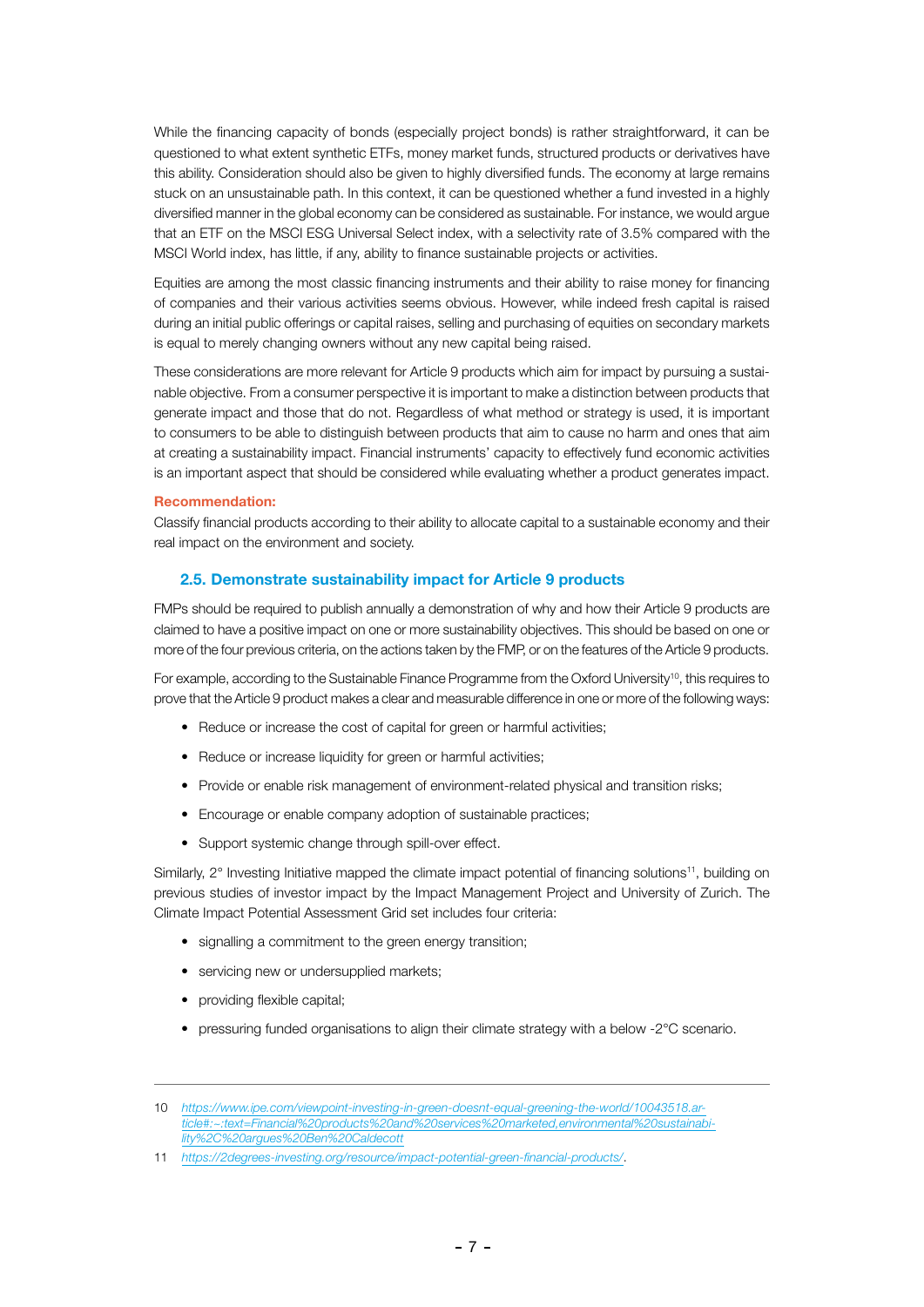It will be important to gradually define and specify such an impact measurement framework to help FMPs evidence the impact of their Article 9 products.

#### Recommendation:

Require FMPs to demonstrate on a regular basis why and how their Article 9 products are claimed to have a positive impact. An impact measurement framework should be gradually developed to help FMPs evidence the impact of their Article 9 products.

# 3. Review SFDR level 1 to set the minimum criteria for Article 8 and 9 products and broaden the scope to include all financial instruments

SFDR seems the most appropriate regulation to introduce the minimum criteria for Article 8 and 9 products since this is building on the foundations set by this regulation and would ensure more regulatory coherence compared to putting forward a completely new proposal.

The criteria would need to be introduced into the level 1 regulation. Over the last two years, despite the calls by the industry and civil society to better define products with ESG characteristics, the European Supervisory Authorities have been consistently voicing that they do not have the power to go beyond the level 1 mandate. Inserting minimum criteria would constitute an even bigger change.

SFDR provides that the Commission shall evaluate the application of the regulation by 30 December 2022, implying that a review may be due in 2023. This constitutes a perfect opportunity to insert the minimum criteria for Article 8 and 9 products, and the related provisions that the co-signing organisations recommend in this briefing.

This opportunity should also be used to enlarge the scope of SFDR to include plain vanilla shares and bonds. Currently, the regulation only covers financial products which is problematic.

Some end investors invest in pure vanilla equities and bonds and they should receive sustainability-related information on those financial instruments in a comparable format. Providing such information in a user-friendly and accessible format is important in view of the Capital Markets Union's objective to promote retail investors' participation in capital markets.

Obviously, the requirements need to be appropriately tailored, as in case of equities or bonds, there is no need for FMPs to disclose how they consider sustainability risks or principal adverse impacts, or what investment strategy or benchmark is used. On the other hand, information that investors are interested in is how the underlying investee company considers sustainability risks and adverse impacts.

Given the ongoing work on the Corporate Sustainability Reporting Directive, which will result in improved and more comparable corporate sustainability-related disclosures, and given the corporate (entity-level) Taxonomy-related disclosures stemming from Article 8 of the EU Taxonomy Regulation, expanding the scope of SFDR to include equities and bonds is necessary. Retail investors need information on financial instruments, that they consider investing in or that they bought, that is user-friendly and easily accessible. Not all retail investors would know that they need to look at the company's annual report for sustainability-related information, or that sustainability of the equity or corporate bond can be derived from the company's sustainability. It would be useful that investors receive information in a document based on a harmonised template (similar to the templates provided by the ESAs in the SFDR RTS, however improved) which would provide all the sustainability-related information that end investor needs to know, and providing references to where more information can be obtained if needed. Moreover, the template should also explain in a plain language, avoiding legal or financial jargon, all key concepts (e.g. what means Taxonomy-aligned, what means an adverse impact, etc.).

#### Recommendations:

The co-signing organisations call for reviewing SFDR level 1 to set the minimum criteria for Article 8 and 9 products and broaden the scope to include all financial instruments.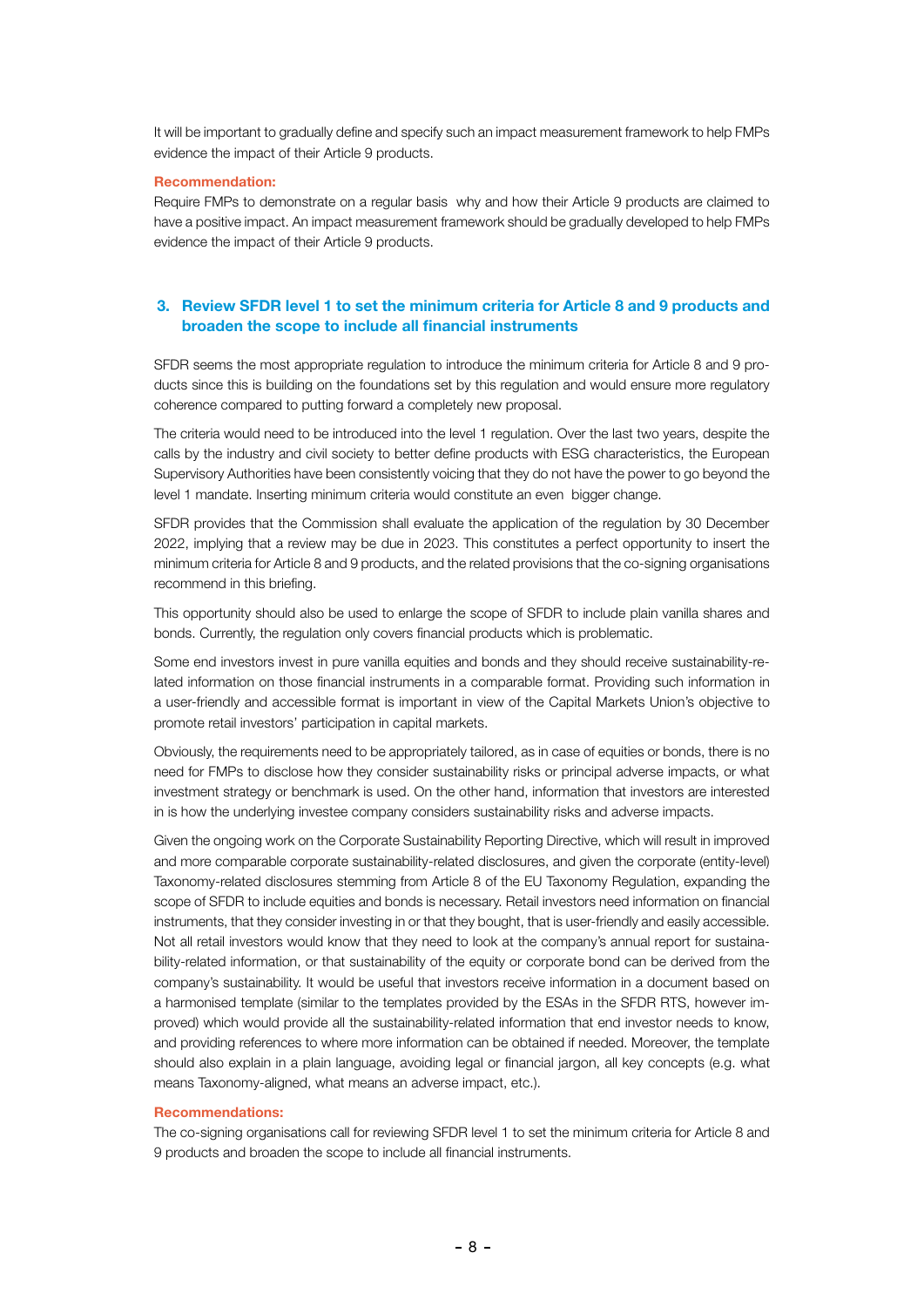## 4. Adjust MiFID II and IDD level 2 rules

Recent changes to the MiFID II<sup>12</sup> and IDD<sup>13</sup> delegated acts with regards to the suitability assessment, oblige investment and insurance advisers to ask clients for their sustainability preferences and take them on board when making investment recommendations. These changes become effective as of 1 August 2022. Clients shall be given a choice to determine whether and, if so, to what extent, their investments have to be 1) EU Taxonomy-compliant; 2) aligned with a definition of sustainable investmentsunder SFDR; and 3) considering principal adverse impacts on sustainability factors.

These targeted adjustments aim to provide retail investors with more options with regards to sustainable investment, and in particular attempt to fix the problem of Article 9 products not requiring a proportion of taxonomy-alignment and the fact that not all FMPs are required to consider principal adverse impacts. However, concerns mount over the complexity of the framework and the ability of investors to understand the difference between EU Taxonomy-aligned products, Article 9 products under SFDR and principal adverse impacts. Also, insufficient coherence between SFDR and the MiFID II and IDD frameworks creates concerns over how these rules will be implemented.

Recommendation: The co-signing organisations recommend adjusting the MiFID II and IDD delegated regulations after the minimum criteria for Article 8 and Article 9 products are set, aiming for regulatory alignment and reduced complexity.

# 5. Ensure appropriate enforcement and supervision

Last but not least, there is a need to ensure appropriate enforcement and supervision of rules. Regulations, even the most ambitious and well written, do not deliver on their objective(s) if they are not properly implemented and enforced. This is of paramount importance to fight greenwashing in the financial industry.

For instance, many asset managers, even those specialised in passive funds, claim to engage with companies they invest in. However, there is no evidence that this is the case. To remedy that, there is a dual need for setting verifiable minimum requirements and appropriate disclosures, as presented in the former sections of this paper, and for ensuring that supervisory authorities verify whether such requirements are complied with in practice.

## Recommendation:

The role of the EU and national supervisory authorities should be strengthened with regards to verification of the compliance with the rules, in order to effectively prevent greenwashing.

12 *[Commission Delegated Regulation \(EU\) 2021/1253 of 21 April 2021 amending Delegated Regulation \(EU\)](https://eur-lex.europa.eu/legal-content/EN/TXT/?uri=CELEX%3A32021R1253&qid=1644938787610)  [2017/565 as regards the integration of sustainability factors, risks and preferences into certain organisational](https://eur-lex.europa.eu/legal-content/EN/TXT/?uri=CELEX%3A32021R1253&qid=1644938787610)  [requirements and operating conditions for investment firms.](https://eur-lex.europa.eu/legal-content/EN/TXT/?uri=CELEX%3A32021R1253&qid=1644938787610)*

<sup>13</sup> *[Commission Delegated Regulation \(EU\) 2021/1257 of 21 April 2021 amending Delegated Regulations \(EU\)](https://eur-lex.europa.eu/legal-content/EN/TXT/?uri=CELEX%3A32021R1257&qid=1628072502421)  [2017/2358 and \(EU\) 2017/2359 as regards the integration of sustainability factors, risks and preferences into](https://eur-lex.europa.eu/legal-content/EN/TXT/?uri=CELEX%3A32021R1257&qid=1628072502421)  [the product oversight and governance requirements for insurance undertakings and insurance distributors and](https://eur-lex.europa.eu/legal-content/EN/TXT/?uri=CELEX%3A32021R1257&qid=1628072502421)  [into the rules on conduct of business and investment advice for insurance-based investment products.](https://eur-lex.europa.eu/legal-content/EN/TXT/?uri=CELEX%3A32021R1257&qid=1628072502421)*